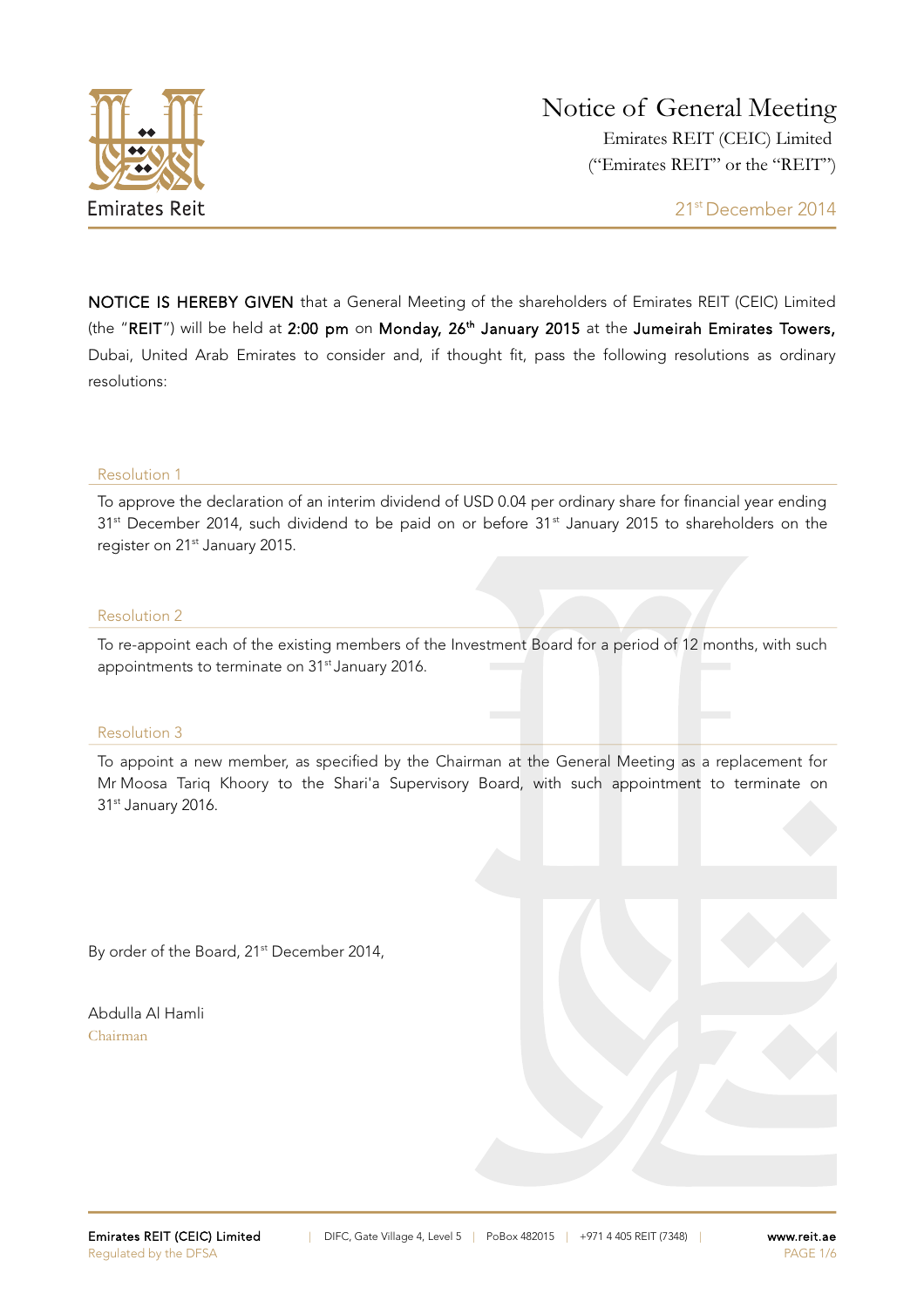# GENERAL NOTES

## 1. Right to attend and vote at the General Meeting

Only those shareholders registered in the register of shareholders of the REIT at 2:00 pm on Wednesday, 21<sup>st</sup> January 2015 shall be entitled to attend and /or vote at the meeting or any adjournment thereof, in respect of the number of shares registered in their name at that time.

In each case, changes to the register of shareholders after such time shall be disregarded in determining the rights of any person to attend or vote at the General Meeting.

# 2. Documents Handling

For the handling of the documents, our Tabulation Agent, your broker or custodian are referred to as "your Document Agent". Your Document Agent is as follows:

- If you have a NIN account\*, all documents should be sent to our Tabulation Agent.
- If you do NOT have a NIN account\*, all documents should be sent to your broker or custodian.

\* A NIN account is an account set-up for shareholders directly with the NASDAQ Dubai Central Securities Depository (CSD).

## 3. Attendance In Person

If you would like to attend the General Meeting in person, please complete the Attendance Request Form and return it signed and dated to your Document Agent (refer to Section 2 - Documents Handling).

Attendance Request Forms must be submitted by no later than the date required by your Document Agent or 6:00 pm, Wednesday 21<sup>st</sup> January 2015 (whichever is earlier).

In order to enable smooth registration at the General Meeting, you will need to provide valid proof of identification in the form of photo identification (e.g. passport or Emirates ID) at the registration desk.

Please note that you will not be able to vote in person at the General Meeting if you have not registered for attendance as outlined above.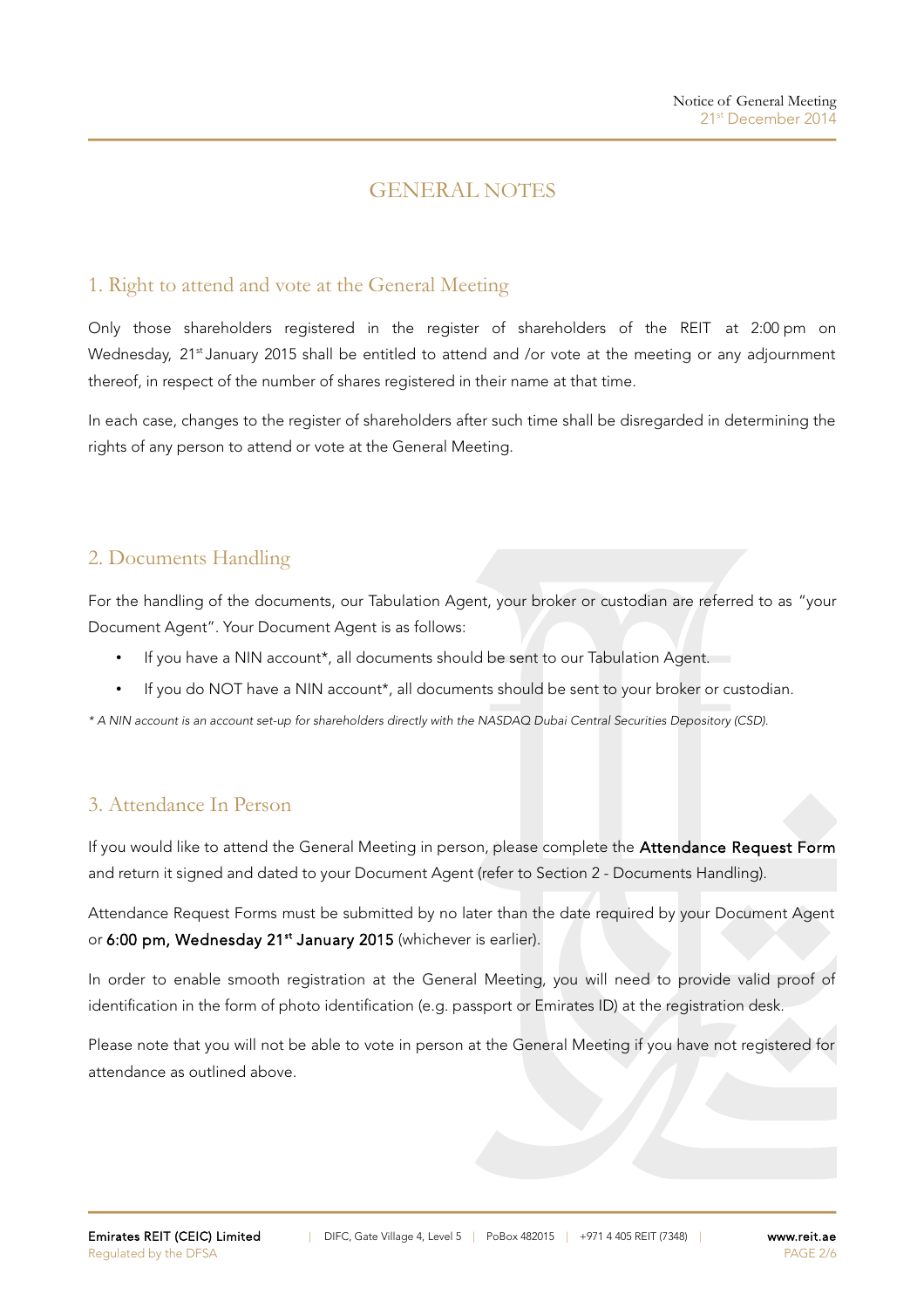### 4. Proxy Appointment

Any shareholder entitled to attend and vote at the General Meeting may appoint one or more proxies to exercise all or any of the rights of the shareholder to attend, speak and vote on their behalf at the General Meeting. A proxy need not be a shareholder of the REIT.

If you would like to vote without attending the General Meeting in person, please complete the Proxy Form and return it signed and dated to your Document Agent (refer to Section 2 - Documents Handling), as soon as possible but no later than the date required by your Document Agent or 6:00 pm, Wednesday 21<sup>st</sup> January 2015 (whichever is earlier)

To be effective, a Proxy Form, must be received together with the power of attorney or other authority (if any) under which it is signed or a duly certified copy of such power or authority. Completion and return of the Proxy Form will not prevent a shareholder from attending in person and voting at the General Meeting provided you have subsequently changed your instruction to register your attendance at the meeting in person in the manner specified above.

Any corporation which is a shareholder may, by resolution of its directors or other governing body, authorize a person or persons to act as its representative or representatives at the General Meeting. The REIT (or any person acting on its behalf) may require any representative of a corporation to produce a certified copy of the resolution authorizing him to act as such or other satisfactory evidence of his authority before permitting him to exercise his powers.

# 5. Tabulation Agent

Our Tabulation Agent is Link Market Services (EMEA) (DIFC) Limited and can be contacted in the following way: Email [paula.rakei@linkmarketservices.com](mailto:paule.rakei@linkmarketservices.com) Tel +971 4 401 9983 Fax +971 4 401 9985

## 6. Availability of Documents

A copy of this Notice, the Proxy Form and all other documents referenced in this Notice can be found on the REIT's website at [www.reit.ae.](http://www.reit.ae/)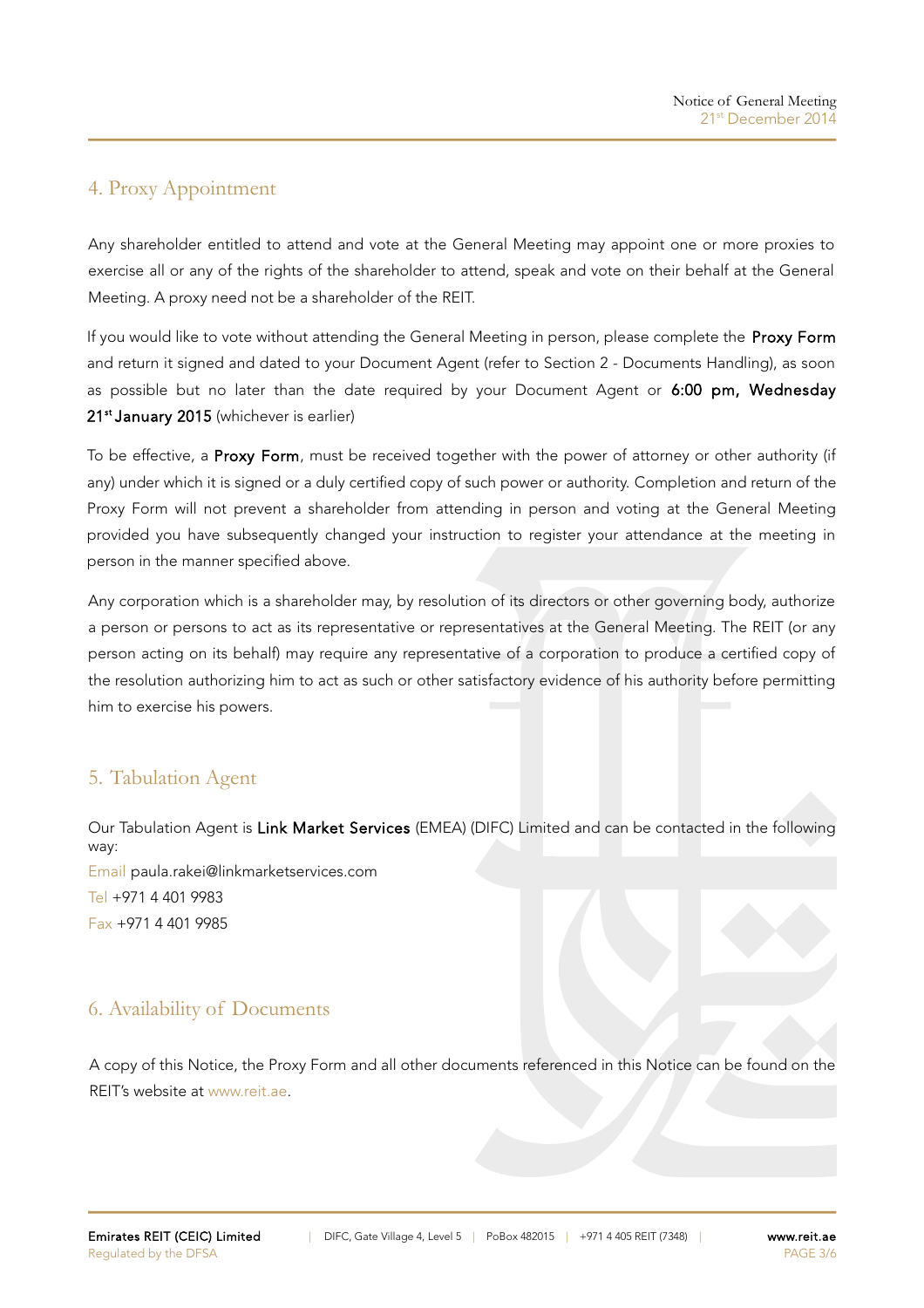# 7. Notice of Adjourned Meeting

In the event that the first session fails to reach the required legal quorum, a second session will be held in the offices of the REIT on Tuesday, 3<sup>rd</sup> February 2015 at 10:00 am.

### 8. Assistance

If you have any special access requirements or other needs, please contact the Company Secretary, Tiruselvi Krishnan and we will be pleased to provide appropriate help.

Email [tiruselvi.krishnan@reit.ae](mailto:tiruselvi.krishnan@reit.ae)

Tel +971 4 405 7360

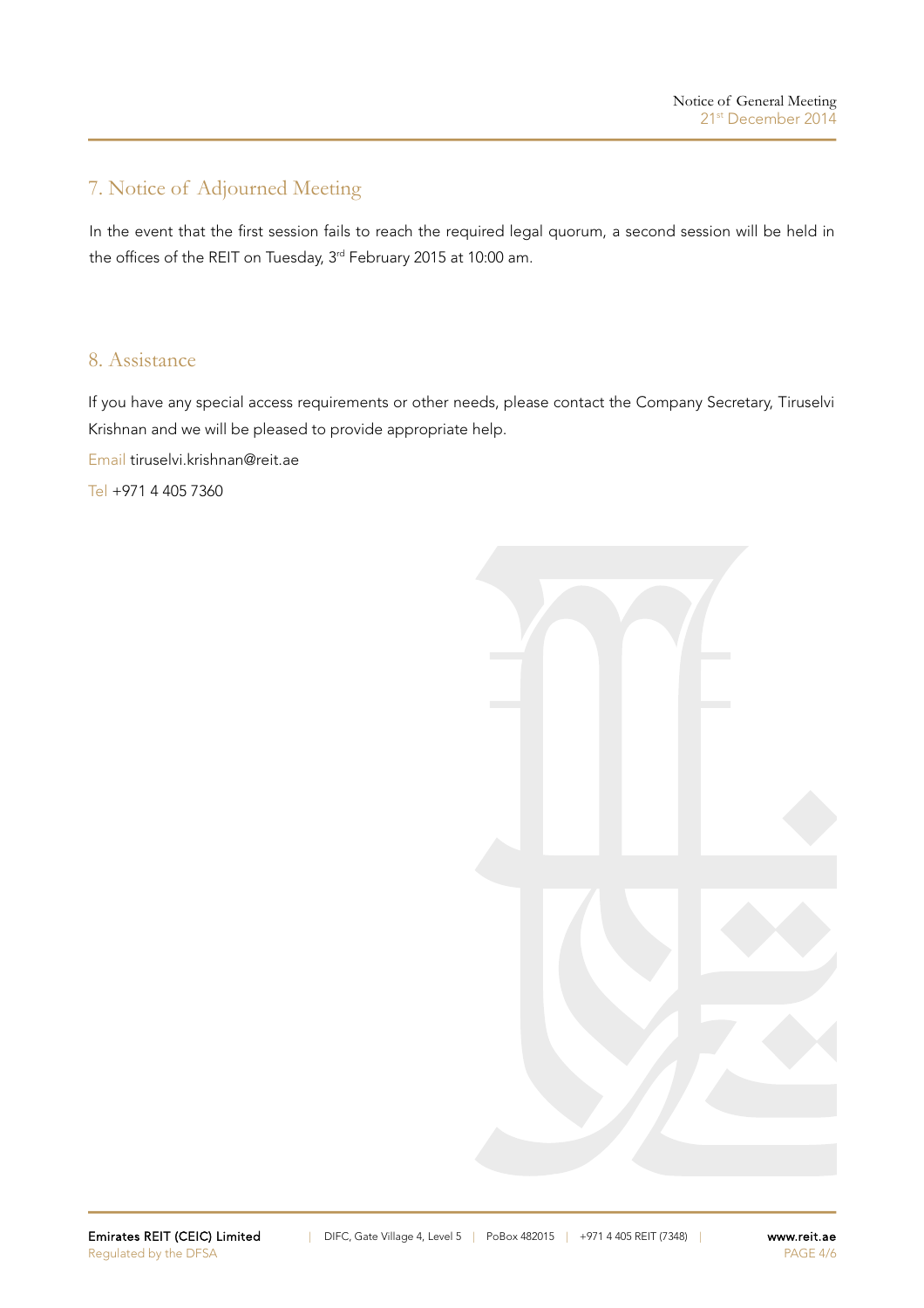# EXPLANATORY NOTES

The notes below give an explanation of the resolutions that will be proposed at the General Meeting.

### Ordinary Resolution 1 – Interim Dividend

On 17<sup>th</sup> December 2014, the Board recommended an interim dividend of USD 0.04 per ordinary share, amounting in aggregate to USD 11.98 million. Subject to approval by the shareholders, the interim dividend will be paid on or before 31<sup>st</sup> January 2015 to shareholders on the register at 2:00 pm on Wednesday, 21st January 2015.

### Ordinary Resolution 2 - Re-appointment of the members of the Investment Board

As per the REIT's constitution and applicable DFSA regulations, the REIT Manager is required to convene a meeting of the shareholders every 12 months to elect at least 3 independent subject experts proposed by it to sit on the Investment Board.

All existing members of the Investment Board, being Mr Marwan bin Ghulaita, Mr Abdullah Al Hashemi and Mr David Savy are proposed for re-appointment for a period of 12 months, with such appointments to terminate on 31<sup>st</sup> January 2016.

### Marwan Bin Ghulaita was appointed to the REIT's Investment Board on 13 December 2010.

Mr Bin Ghulaita graduated as a survey engineer from the University of Fresno, California and commenced his career at the Dubai Land Department. In 1998, he obtained an MBA from the Advanced Management Institute of the Arabic Academy of Sciences and Technology in Alexandria, Egypt. He progressed from a survey engineer position to vice-president of the Survey Division at the Dubai Land Department and, in 1999, became the first local Chief Surveyor of the Dubai Land Department. He also served as Director of Technical Affairs and Customer Service and, in 2007, was appointed as Chief Executive Officer of the Dubai Real Estate Regulatory Agency. In 2011, Mr Bin Ghulaita was elected as a Federal National Council Member and is ranked as one of the [500 most powerful Arabs](http://www.arabianbusiness.com/arabian-business-power-500-2013-493796.html?view=profile&itemid=494529) in the world by Arabian Business.

### Abdullah Al Hashemi was appointed to the REIT's Investment Board on 22 June 2014.

Mr Al Hashemi is a Director and Owner of Al Hashemi, a planning, architectural and engineering company. Mr Al Hashemi is also a Director and Member of the Board for the Dubai Electricity and Water Authority (DEWA). He was educated in Egypt and graduated from the Fine Arts Academy – Egypt in 1979 with a